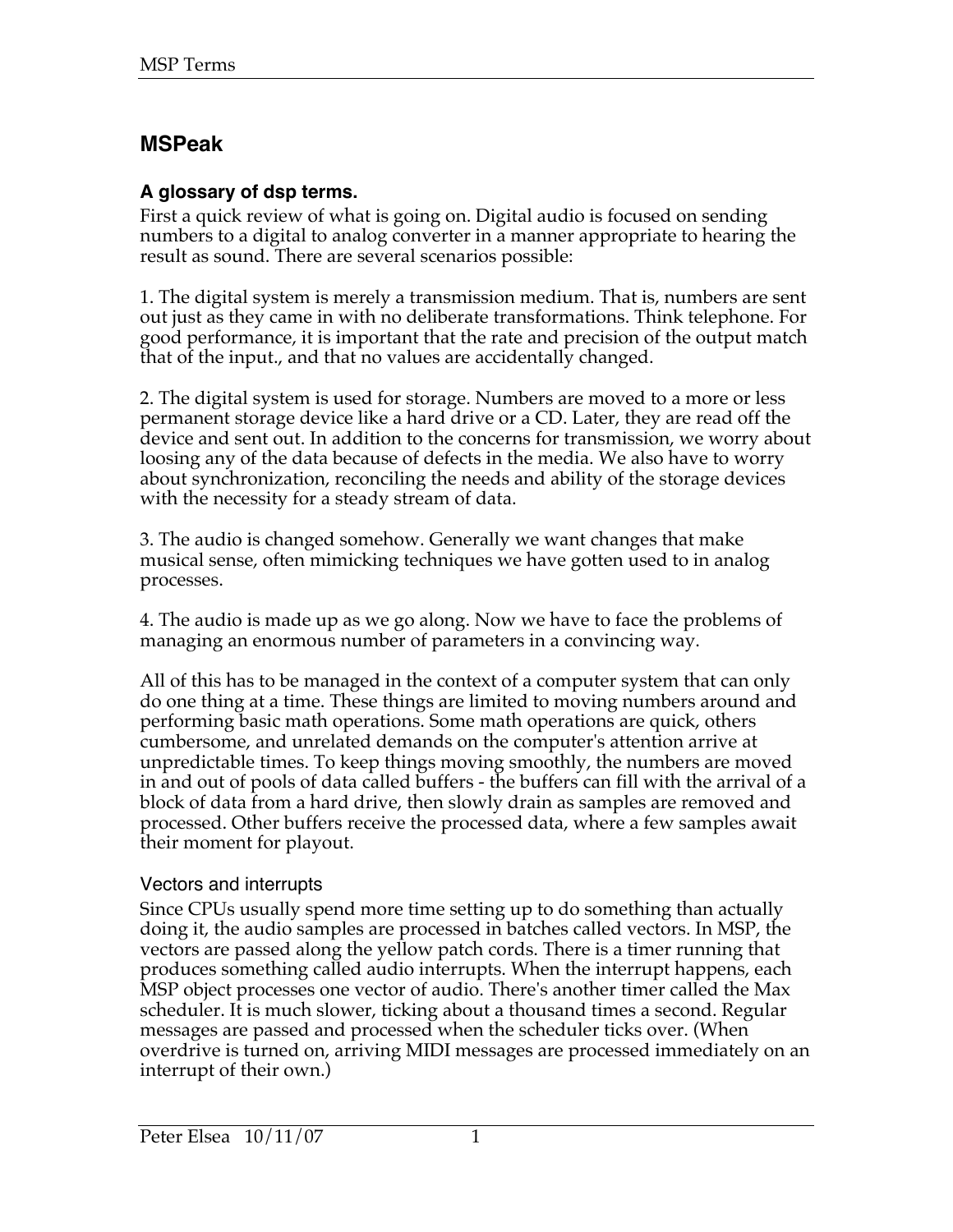### Making waves

To generate periodic waveforms, we load one cycle's worth of the wave into a buffer called the wavetable. Then we step through the wavetable, moving a pointer one location on each sample time. When the end of the table is reached, the pointer is wrapped around to the beginning of the table. This will be heard as playing the waveform at the original pitch.

To get different pitches, we move the pointer differently. We add a sample increment to the pointer each time. If the increment is less than one, the resultant pitch will be lower than the original. If he sampling increment is greater than one, the pitch will be higher. The formula for the frequency is:

 $F = (sample rate) * (sample increment) / (size of table)$ 

The math to make this happen is most efficient if the wavetable size is a power of 2. When low pitches are played, the waveform will be distorted, because we are really playing samples twice. To get a smoother waveform, we make up samples when the sample desired falls in the crack between two existing samples, a process called interpolation. Interpolation takes a bit longer, so it will limit the number of waves you can generate at once. Sometimes it's better to skip the interpolation and just use large wavetables. Interpolation algorithms often require that the wavetable be a power of two plus one. (That extra spot holds a copy of the first sample.)

### **Processing**

Changing the amplitudes of signals is done by multiplying the sample values by a scaling factor. Sometimes the scaling factors are taken from another signal, which may change relatively slowly to provide an envelope.

Believe it or not, the only other process available in a digital system is delay. Delay is available by writing the signal into a buffer and reading it out a little later. Since you can read form more than one location in the buffer at once, various delays can be combined. Filter design is the artful combination of delays. If the delay time is the same as the period of the signal, the delayed samples will be in phase with the signal and amplify it. If the delay time is half the period of the signal, the delay is out of phase, and will reduce the output. How much amplification you get can be controlled by scaling the delayed values. By adding multiple delays, you can get just about any kind of filtering.

Delays can also produce reverb and the usual list of echo effects.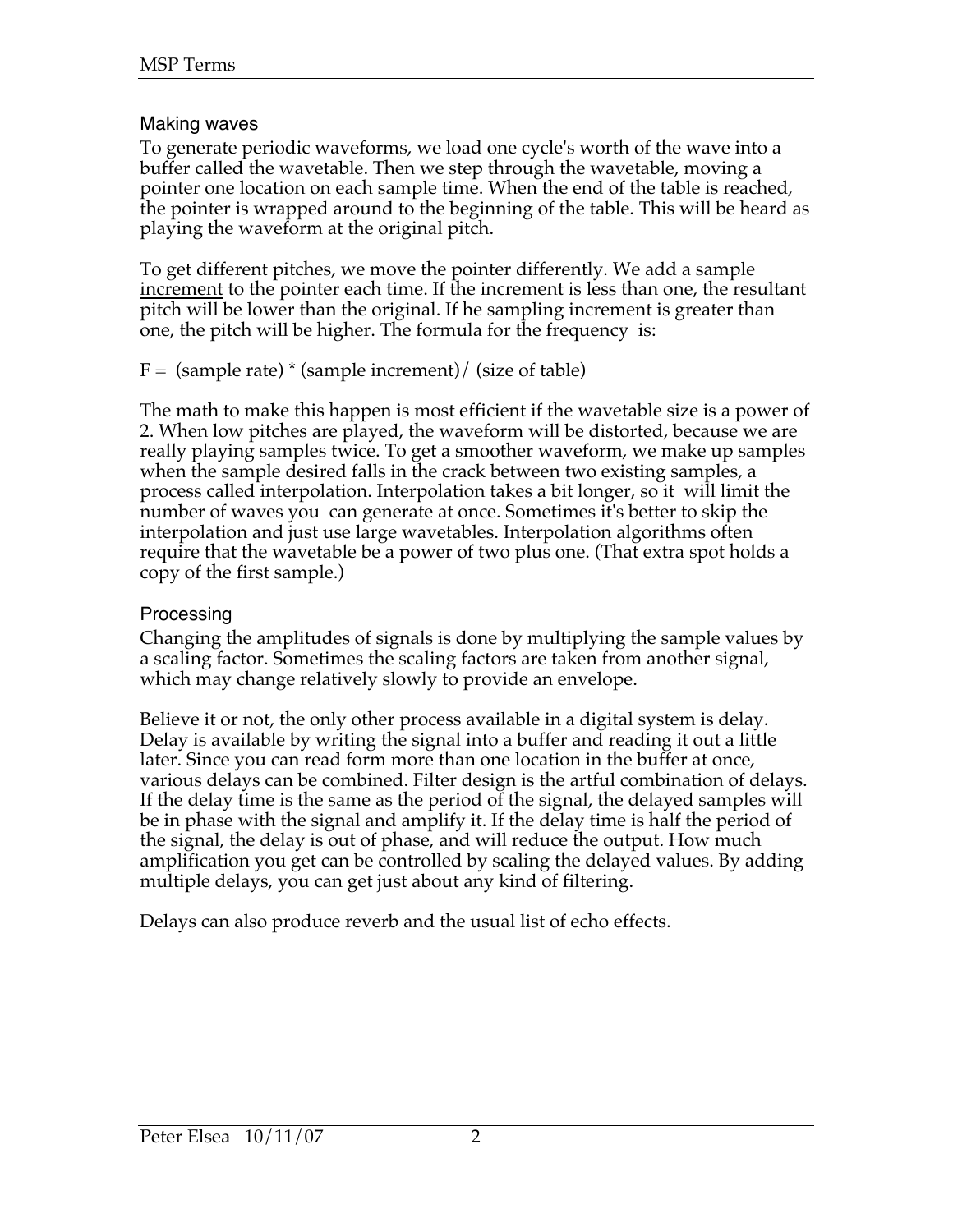Here's a glossary of the terms we encounter often in digital signal processing:

### ADC--

Analog to Digital Conversion. The essential first step, a transformation of sound pressure into a list of numbers. The accuracy of the transformation is heavily dependent on the number of measurements taken per second (sample rate) and the number of bits available to represent the waveform. (word size).

## AIFF

Audio Interchange File Format. Apple's native audio format. When Macintoshes started doing audio, there was no standard format, each program used its own. After a while, most applications support AIFF, although it's often second choice. A few years ago Microsoft declared their own standard, WAV. The differences in file formats are usually insignificant -- the audio is the same, but the header lists parameters in a different order. The big exception is SD2, which has left and right sample data alternating, which means if you play an SD2 file with AIFF settings, the pitch will be an octave low.

#### Alias

The error you get when trying to reproduce a frequency greater than half the sampling frequency. A common problem in synthesis as you reach for high notes, and is inherent in trying to synthesize waveforms that have high partials. In Msp it's pretty audible when you play the phasor~.

#### Allpass

A filter that does not change the amplitude of the signal, but changes phase of selected frequencies. If a signal changes level, allpass will briefly color the sound. Allpass mixed with original produces flanging.

### Amplitude

The height of a graphed signal. Related to loudness. Digital systems adjust amplitude by multiplying sample values by a scaling factor.

### Array

In computer systems, a section of memory that can be accessed as if it were arranged in rows and columns. It's handy for quickly finding associated sets of values.

### Audio interrupt

A moment in time when non audio chores are suspended and the computer concentrates on signal processing. Audio interrupts must happen fast enough for the computer to keep ahead of the output sample rate.

#### Band-limiting

Excluding audio outside of desired frequency ranges. Bandpass filtering merely reduces out of band signals.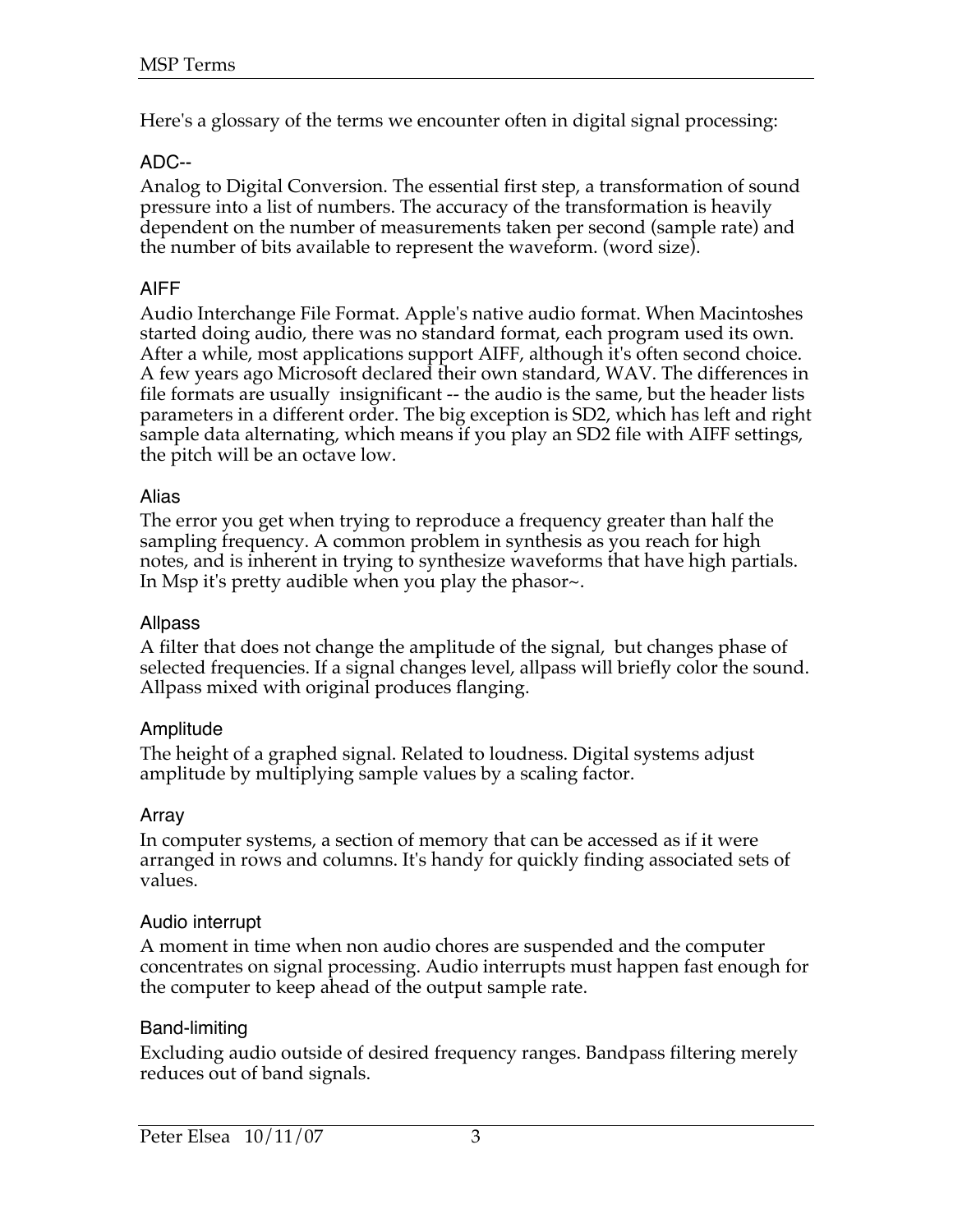## Biquad

This is a filter. It's actually an imitation of an analog filter, and is very basically implemented in msp. Figuring out the coefficients for biquad~ takes some pretty heavy math, so filtergraph is provided to do it for you. Usually, I use filtergraph to get the sound I want, then copy those coefficients into the biquad~ in the final patch.

## Buffer

A section of memory that holds audio data. Buffering is necessary to allow for subroutines that process data in bursts or at different rates to keep up with each other. It's also necessary for hard drive access because drive heads have to move unpredictable distances across the disk to find the data. Buffer~ is a copy of an audio recording that is kept in memory for quick access.

## Carrier

This is an old radio term, and refers to a steady signal that will modulated with some kind of information. It's used in FM synthesis.

## **Cartesian**

Refers to the normal system of graphing on square grids. A waveform is an example of a Cartesian function. Cartesian coordinates have x, y and z components. The point where  $x = y = z = 0$  is the origin. The line where  $y = 0$  and  $z = 0$  is the x axis and so on. In audio, the z direction is often replaced by an imaginary axis to represent coefficients of the square root of -1.

### Clipping

A waveform gets cut off at the top if its amplitude is too large for the size of the data words that are representing audio in the system.

## **Clock**

Any circuit that provides a steady time reference. The 44.1 kHz for audio comes from a clock.

## Convolution

Technique in which the points in one waveform are multiplied by all of the points in another. Hopefully one of the waveforms is pretty short. Say h(n) has four samples. Each point in the convolution  $f(n) * h(n)$  is equal to  $f(x) * h(0) + f(x) * h(1) + f(x) * h(2) + f(x) * h(3).$ 

If h(n) represents a filter impulse response curve, a convolution like this will give a filtered output. It's all a mathematical way of describing the effect of filtering by summing delays.

### Cosine wave

A waveform that describes the simple rotation around an angle. The numbers could be taken straight from a table that gives the cosine of evenly spaced angles. A cosine wave is just like a sine wave, but it starts at 0, avoiding a pop.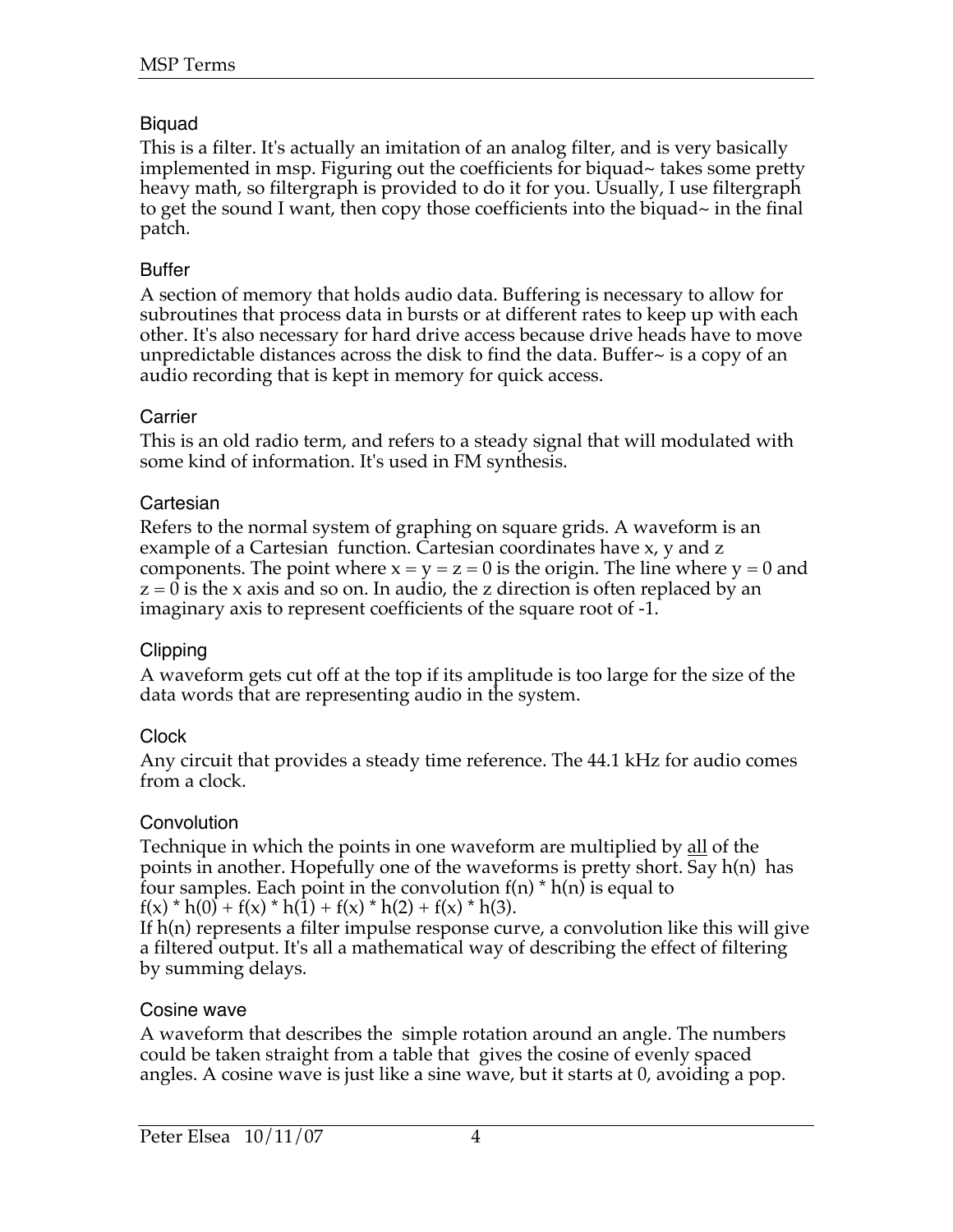## DAC

Digital to Analog converter. It provides the actual sound of what we are computing. Luckily, building them is somebody else's problem.

#### dB

Decibels - you had better already know this. In the digital world, multiplying the sample values by 2 adds 6 dB to the amplitude. Another way of looking at is multiplying by 0.1 reduces the signal by 20 dB.

#### DC offset

A constant value that is added to all samples. Typically, the midpoint of waveforms is 0 volts. If there is a DC offset, the values swing further one way than another, not usually a good thing. DC offsets can come from hardware or software problems.

#### Defer

Connect a Max process at the low priority. See the discussion of overdrive. Messages that are deferred will be processed at the front of the low priority queue, anything sent to deferlow will be the very last thing to happen.

#### Delta

Any sort of change from one moment to another.

#### DFT

Discrete Fourier transform - the algorithm that performs Fourier transforms on sampled data.

#### FFt

Fast Fourier Transform. An algorithm that is sped up by making some assumptions about the waveform analyzed, namely that only harmonics of the frequency implied by the size of the waveform table are present.

#### Filter terms

A filter is a circuit or software routine that changes the frequency response of a signal. The terms you really need to know are:

- Frequency response this is a graph of the output amplitude produced by applying a sweep of frequencies to the filter..
- Phase response-this is a graph of how the phase of signals is changed at various frequencies.
- Passband-- the range of frequency that is relatively unaffected by the filter.
- Cutoff frequency -- the frequency at which the output is reduced 3 dB below the level of the passband.
- Bandwidth- a band pass filter has two cutoff frequencies. The bandwidth is the distance between them.
- Slope -- the rate at which output declines outside of the passband.
- Q- for band pass filters, the ratio of amplitude to bandwidth. High Q implies a narrow peak.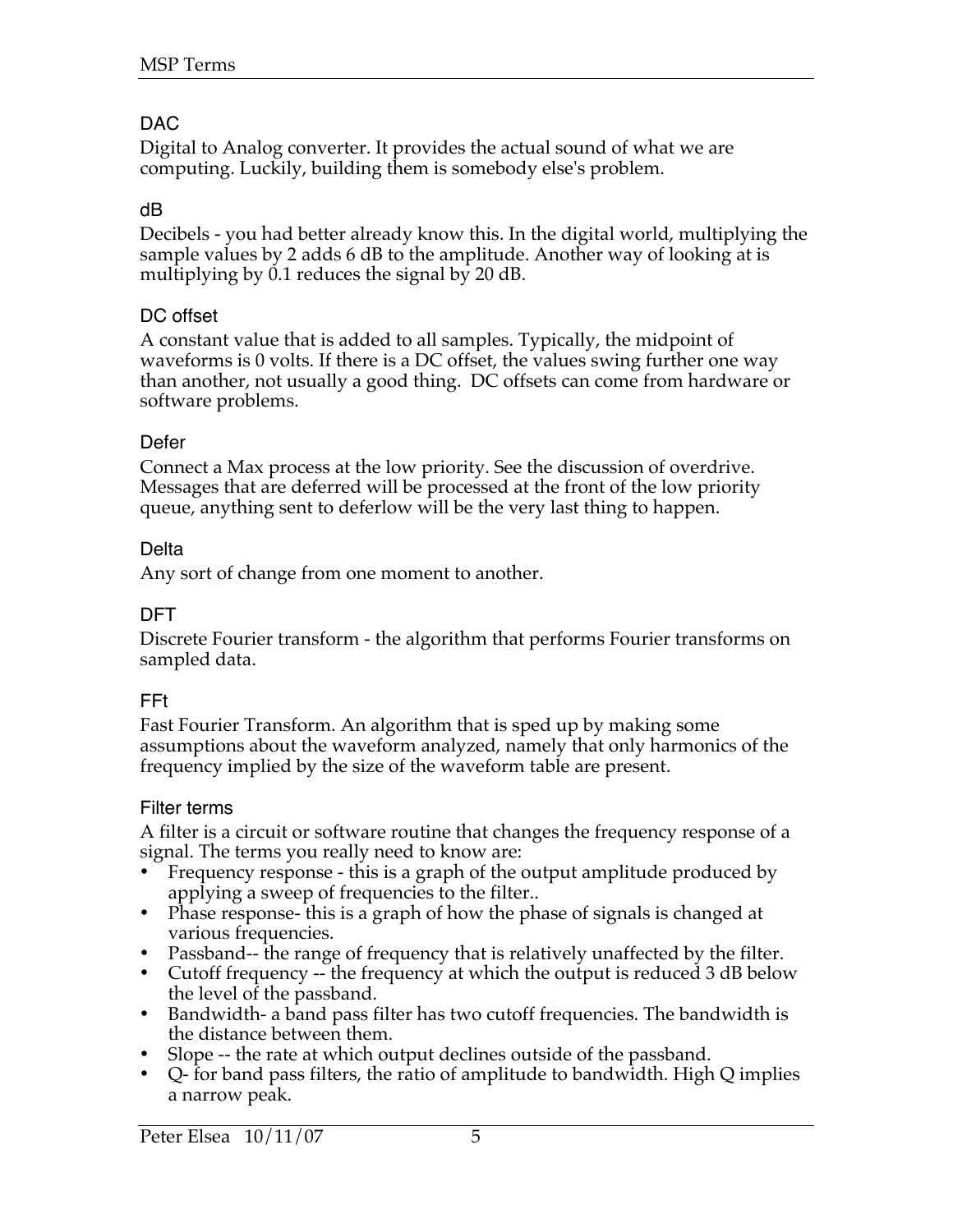## Foldover

A type of digital error where if values exceed the maximum they jump to the minimum negative value instead of clipping.

## Fourier Transform

The technique of changing the representation of a signal from the time domain to the frequency domain or back. The time domain representation is the familiar waveform. The frequency domain representation is a series of snapshots of the spectrum. Each snapshot (often called a frame) has two parts, one representing amplitude, the other representing phase. The numbers in the snapshot, which are called bins, represent the amplitude at each frequency, which is some multiple of (sampling frequency)/ (number of bins). If the transformation is done accurately, there is no loss of information going either way. The reason to transform is that some operations are easier to do on a frequency domain signal.

### **Frequency**

The number of times a waveform repeats in a second. Used to be CPS, now measured in Hertz (Hz) and kilohertz (kHz).

Gain

The amplitude change in a signal through a circuit. It's a ration between the input amplitude and the output amplitude. A gain of 1.0 (unity) means no change. To convert gain to dB use the formula

20 log G

To convert dB to gain:

 $10^{(dB/20)}$  or pow(10,dB/20)

## IFFT

Inverse Fast Fourier Transform. An algorithm to convert a signal that is in FFT form back to a waveform.

### Impulse

A digital signal that consists of a 1.0 followed by 0s. This is used in the design of filters and reverbs. Impulse response is a waveform that is produced by an impulse signal applied to a program or system. (Think of firing a gun in a church.)

### Interpolation

Finding numbers between numbers you know. When you increase the sample rate of an existing wave, you use interpolation to calculate new values between the existing ones.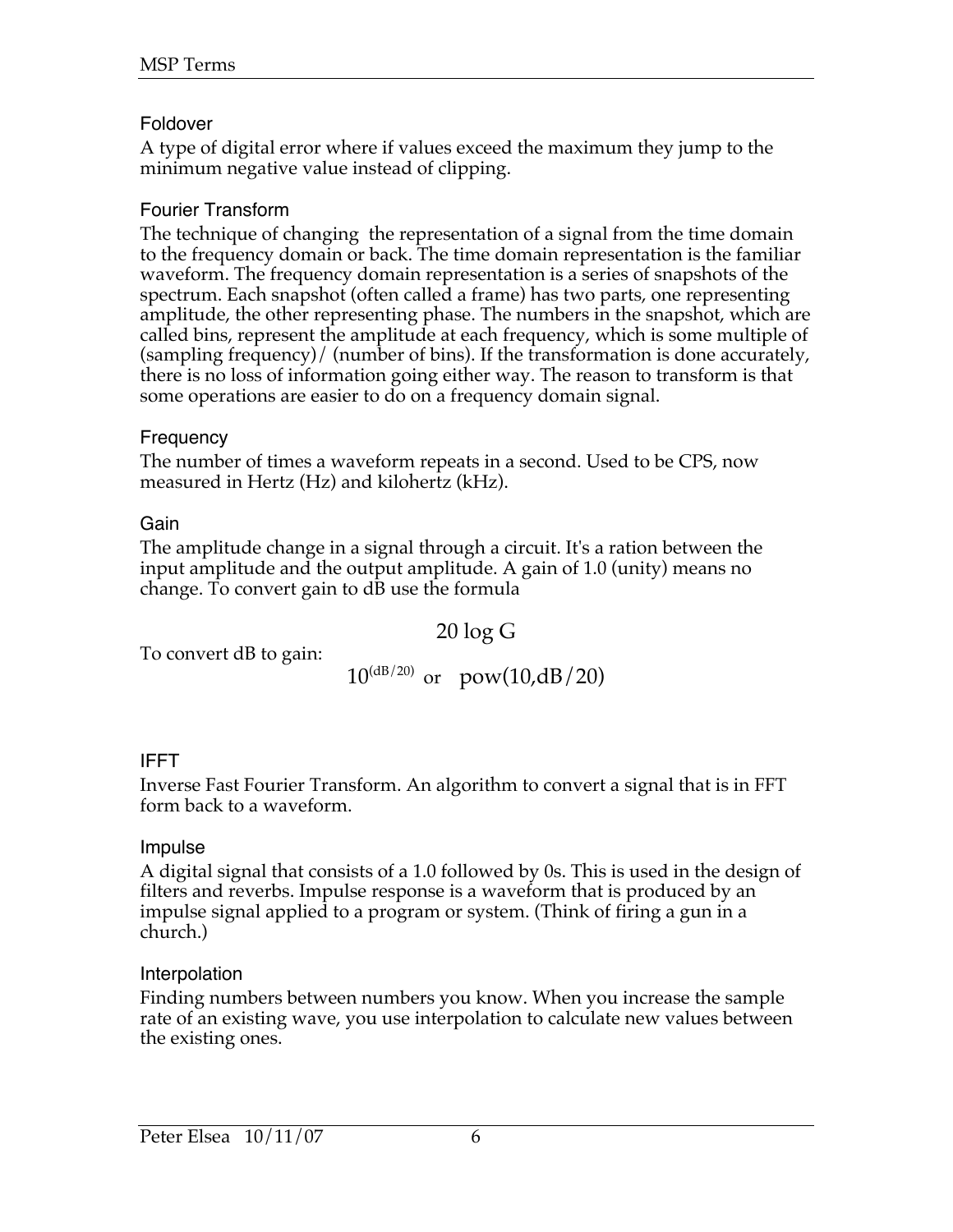#### Inversion

Changing the sign (or otherwise complementing) all of the values in a waveform. In hardware, this can usually be done simply by exchanging the two wires that carry a signal.

#### **Latency**

Delay time, generally defined as the time it takes a system to convert the input from analog to digital, process it, and convert it back to analog.

#### Lookup

In general, using a number to find another number in some kind of table. We generally use lookup to calculate a sample value in a waveform synthesizer, apply distortion to a signal, or find the phone number of tech support.

#### Mixing

Combining two or more signals. This is accomplished by adding the samples in two signal streams. Some mixing systems include other features, such as adjusting the amplitude of the input signals.

#### **Normalize**

Adjusting the amplitude of a file so that the highest sample value is the maximum defined in the system. In a system with 1.0 representing full scale, this is done by multiplying all of the samples in the file by 1/highest.

### **Overdrive**

In Max, overdrive is the direct connection of MIDI events to any associated objects, bypassing the normal "one thing at a time" schedule. When overdrive is on, an arriving MIDI event interrupts any other processing that may have been going on. When overdrive is off, MIDI events are queued up and wait their turn. This can make response to playing seem sluggish. On the other hand, when overdrive is on, mouse actions may seem slow when a lot of MIDI is coming in. In MSP, the highest priority is always given to the processing of audio, which can delay both MIDI and mouse actions. Metro and other timed actions typically happen at the lower priority (hence are interruptible by MIDI actions), but can be raised to the audio level of priority or the MIDI level of priority when "scheduler in interrupt" or "scheduler in overdrive" are set in the DSP options menu. Jitter message passing is always at low priority, but some jitter objects can hog the CPU and bring the system to a halt entirely.

### Period

The time it takes a wave to cycle back to the beginning. Period, usually expressed in milliseconds, is the inverse of frequency.

#### Phase angle

Two different points along a cyclical waveform differ by phase. This can be considered an angle, because all cyclical action is related to turning things. (Think about phases of the moon, for example.) We generally speak of phase in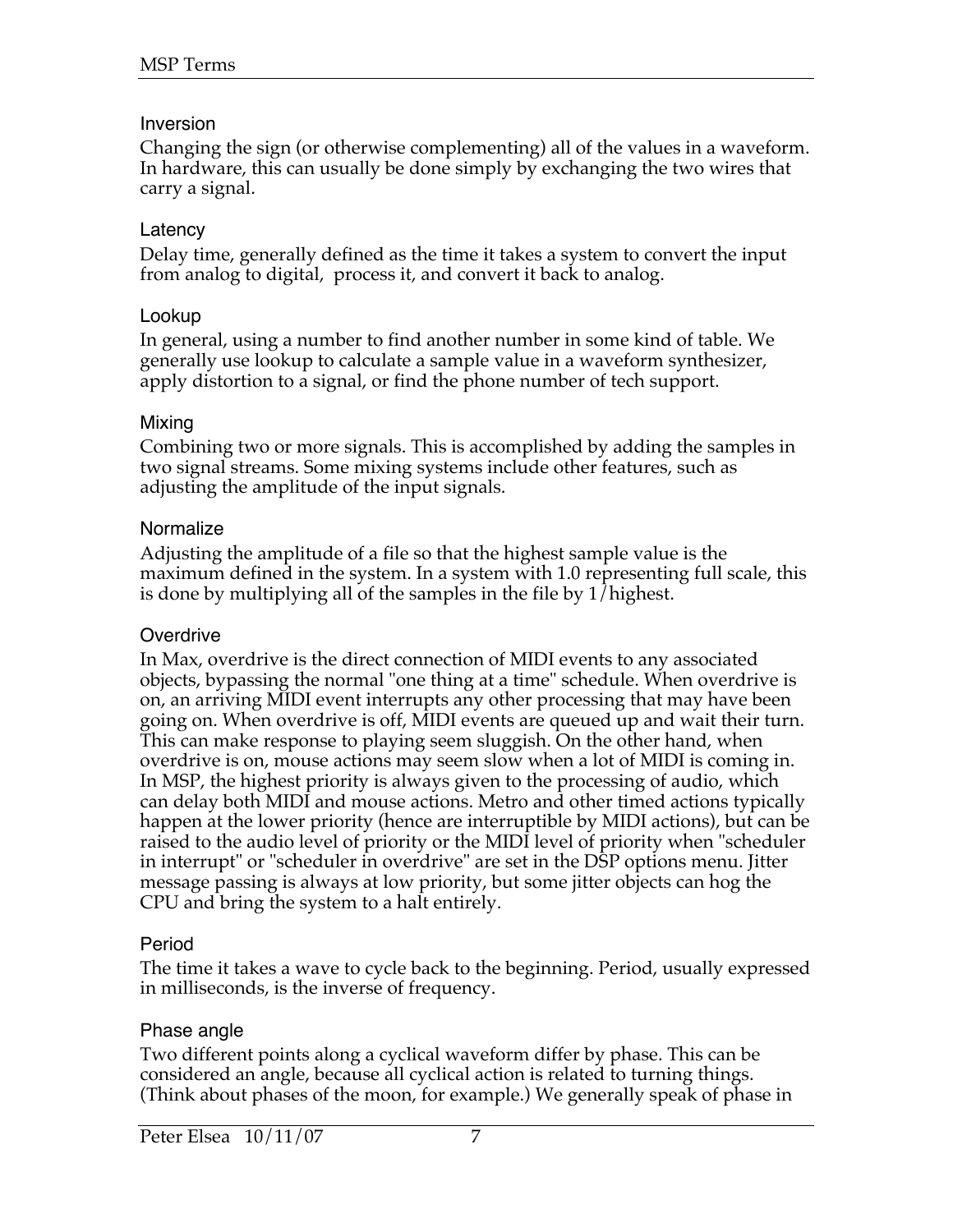degrees, but actually do the math in radians. In Max/MSP the phase of various oscillator objects is controlled by a signal from 0.0 to 1.0.

#### Phase shift

Any change in the phase of a signal, usually accomplished by some kind of delay. If you are shifting a cyclical wave or the phase shift occurs in a circuit that has an associated frequency (like a filter), the shift can be expressed as an angle, but it is usually specified in milliseconds or samples. A phase shift can be plotted as a graph against frequency to give a **phase response** of a system. Inverted signals are often described as being 180° out of phase, but this is only true for sinusoids and other symmetrical waveforms.

#### Phasor

A phasor is the subroutine that computes the phase angle for each sample in a wavetable synthesis program. In max/MSP the phasor~ object produces a ramp signal from 0.0 to 1.0.

#### Polar

A polar plot is any graph where a quantity is compared to an angle. We are most familiar with them from microphone directionality plots, but they have many uses in computer music, from the design of filters to decoding amplitude values from an fft.

### Pole

In a hardware filter, a pole is a circuit than has a time based response, usually a resistor in conjunction with a coil or capacitor. In digital filter design, a pole is a delay unit, which models pretty much the same thing. It is the nature of the universe that a pole gives a 6 dB per octave filter effect, so a 24 dB per octave filter probably has 4 poles.

#### Queue

This is British for a line. (As in waiting to get on a bus.) In computer code, a queue is a list of values that will be handled in order as the CPU finds the time.

### Sample

A single value in a list of values that represent a signal. Also used in synthesis to refer to a short recording that is played back when a key is pressed.

### Sample Rate

The number of times a second a data acquisition device measures an input signal.

### Scaling

Changing the value of samples by multiplication. Scaling by 0.5 reduces the signal to half its amplitude.